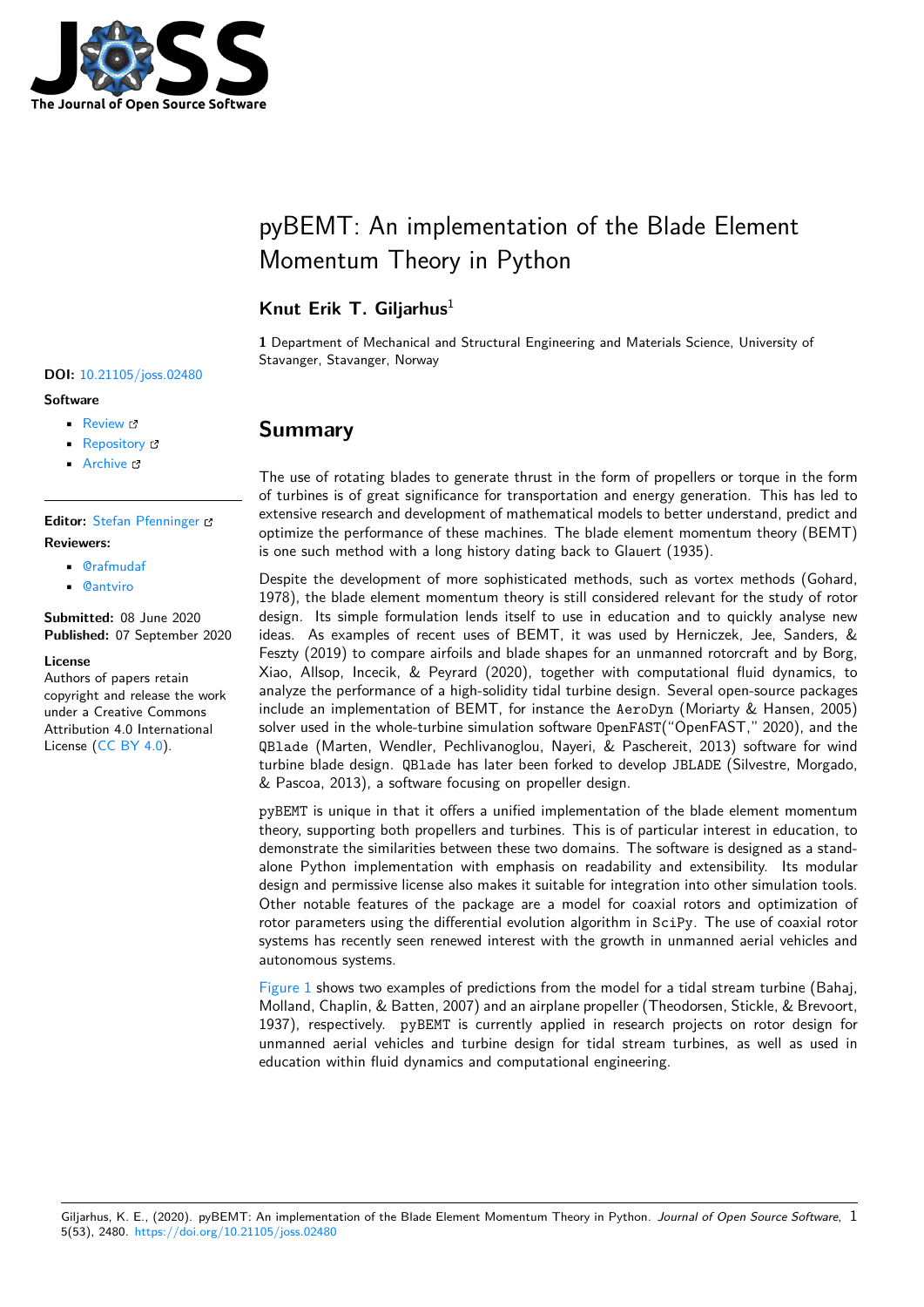

<span id="page-1-0"></span>

**Figure 1:** pyBEMT applied to a tidal stream turbine (left) and an airplane propeller (right).

# **Acknowledgements**

Jørgen Apeland, Vetle B. Ingebretsen and Stian R. Hidle from the University of Stavanger are acknowledged for their contribution of experimental validation data.

## **References**

- Bahaj, A. S., Molland, A. F., Chaplin, J. R., & Batten, W. M. J. (2007). Power and thrust measurements of marine current turbines under various hydrodynamic flow conditions in a cavitation tunnel and a towing tank. *Renewable Energy*, *32*(3), 407–426. doi:10.1016/ j.renene.2006.01.012
- Borg, M. G., Xiao, Q., Allsop, S., Incecik, A., & Peyrard, C. (2020). A numerical performance analysis of a ducted, high-solidity tidal turbine. *Renewable Energy*. doi:10.1016[/j.renene.](https://doi.org/10.1016/j.renene.2006.01.012) [2020.04.005](https://doi.org/10.1016/j.renene.2006.01.012)
- Glauert, H. (1935). Airplane propellers. In *Aerodynamic Theory* (pp. 169–360). Berlin, Heidelberg: Springer Berlin Heidelberg.
- Go[hard, J. C. \(](https://doi.org/10.1016/j.renene.2020.04.005)1978). *Free wake analysis of a wind turbine aerodynami[cs. Wind energy](https://doi.org/10.1016/j.renene.2020.04.005) conversion. ASRL-TR-184-14*. Massachusetts Institute of Technology, Department of Aeronautics; Astronautics, Aeroelastic; Structures Research Laboratory: Cambridge, MA. doi:10.2172/5428795
- Herniczek, M. K., Jee, D., Sanders, B., & Feszty, D. (2019). Rotor blade optimization and flight testing of a small UAV rotorcraft. *Journal of Unmanned Vehicle Systems*, *7*(4), 325[–344. doi:10.1139](https://doi.org/10.2172/5428795)/juvs-2017-0005
- Marten, D., Wendler, J., Pechlivanoglou, G., Nayeri, C. N., & Paschereit, C. O. (2013). QBLADE: An open source tool for design and simulation of horizontal and vertical axis wind turbines. *[International Journal o](https://doi.org/10.1139/juvs-2017-0005)f Emerging Technology and Advanced Engineering*, *3*(3), 264–269.
- Moriarty, P. J., & Hansen, A. C. (2005). *AeroDyn theory manual*. National Renewable Energy Lab., Golden, CO (US). doi:10.2172/15014831